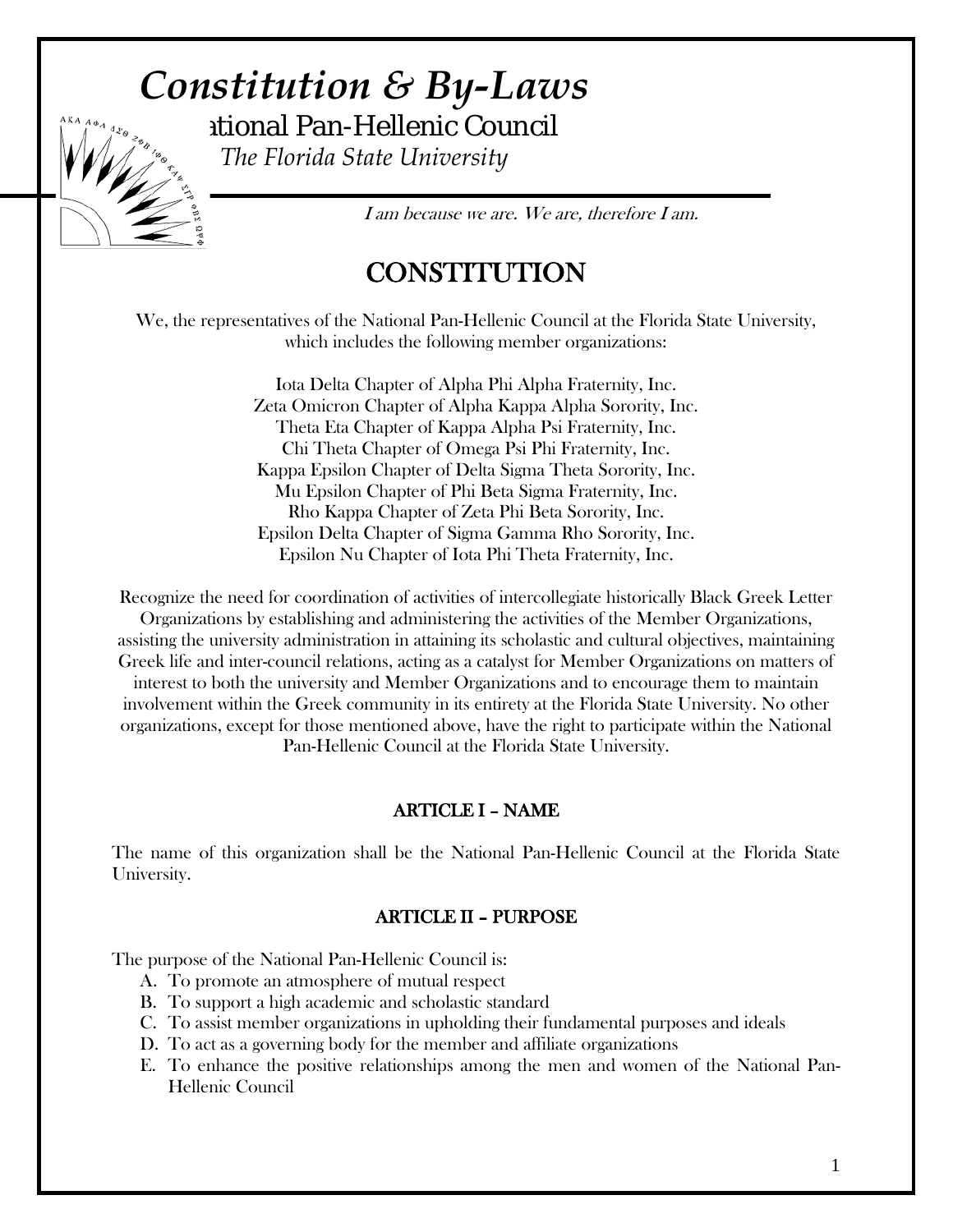## ARTICLE III – MEETINGS

### Section 1. General Body Meetings

General Body meetings shall take place bi-monthly (or as necessary) in order to discuss, evaluate, and review the activities, business, and correspondence involving Member/affiliate Organizations and the National Pan-Hellenic Council.

Section 2. Executive Board Meetings

Executive Board Meetings will be conducted weekly, prior to all general body and president's council meetings, or as deemed necessary by members of the Executive Board to discuss in advance items that will be addressed in the before the National Pan-Hellenic Council formal business meetings.

Section 3. Council of Presidents Meetings

Council of Presidents meetings shall occur bi-monthly, or as necessary, opposite general body meetings to coordinate upcoming events of each Member Organization and to keep chapters informed of happenings within the council. The Council of Presidents will also discuss collaborative projects to include all member organizations such as social & civic programs, community service, and member education. Furthermore the council will discuss pressing issues before the Greek and the Florida State University communities that may be of concern to the National Pan-Hellenic Council.

## ARTICLE IV – MEMBERSHIP

- Section 1. Criteria for Active Organizations
	- A. Member Organizations must adhere to the rules and regulations as well as policies contained herein the constitution and by-laws of the National Pan-Hellenic Council at the Florida State University.
	- B. Member Organizations must be registered through the Office of Greek Life and the Student Activities Center as student organizations in order to comply with the University and be eligible for representation within the National Pan-Hellenic Council.
	- C. Member Organizations must maintain good financial standing with the National Pan-Hellenic Council each semester through proper payment of council dues and any accrued fines.
	- D. Member Organizations must participate actively in all NPHC-FSU sponsored events Extravaganza, summer oasis, Meet the Greeks, Greek week [equivalent to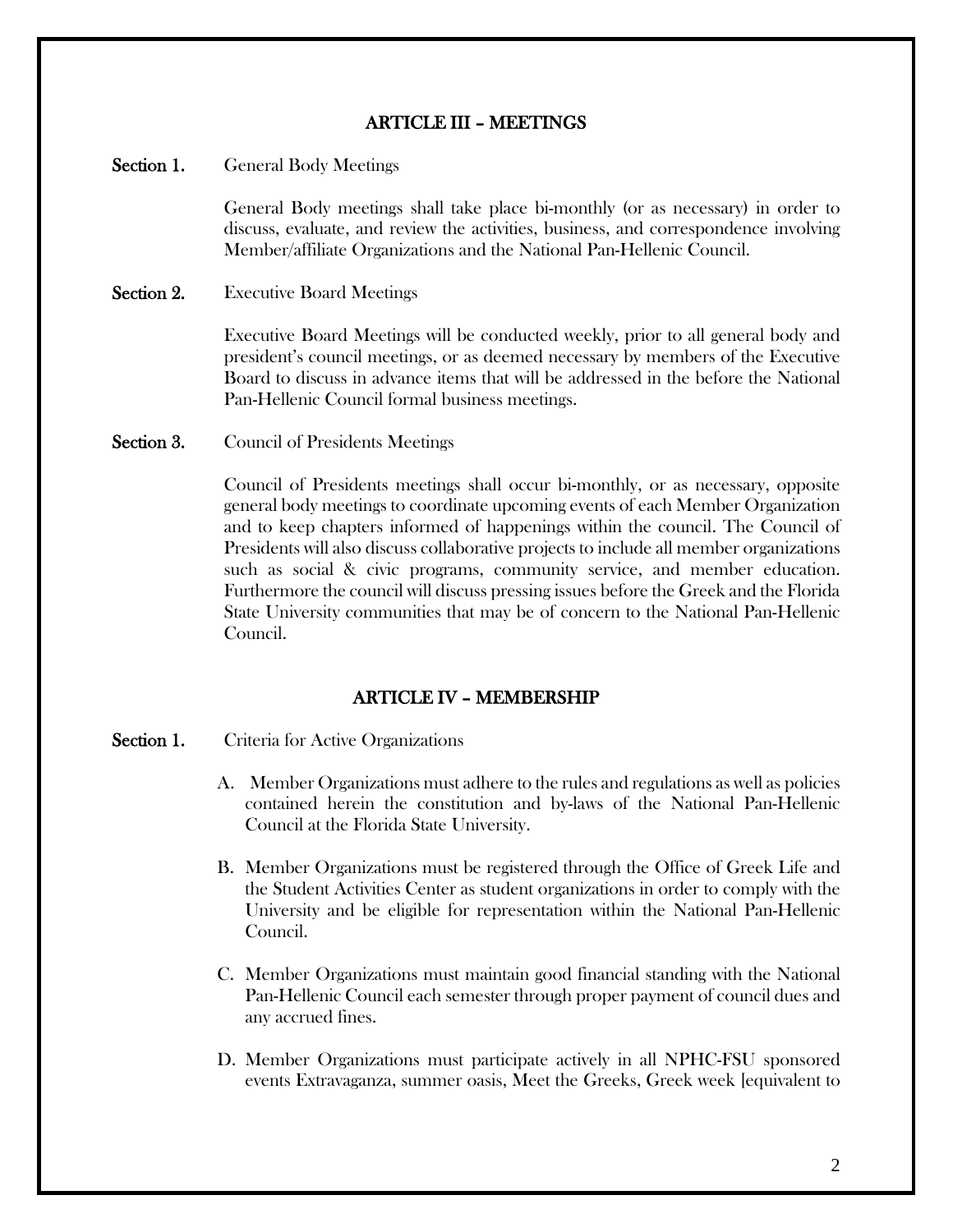50% or more of current membership in attendance unless an adjustment is voted on by the Member Organizations].

- 1) All new members are required to attend a mandatory constitution orientation, put on by the president, vice president or chief justice within that academic year.
- E. Member Organizations must maintain a minimum chapter-grade point average of 2.5 on a 4.0 scale. (Semester)
- F. Member Organizations chapters are not permitted to sponsor, pair, or facilitate any event with an inactive organization (including unregistered summer semester activities).
- G. THERE ARE NO WITHDRAWLS FROM THE NPHC-FSU. According to the national NPHC constitution: chapters whose organization is nationally affiliated with the National Pan-Hellenic Council must fall under campus NPHC jurisdiction where two (2) or more organizations exist. (National NPHC By-Laws. Article I. Section 1).

#### ARTICLE V - REPRESENTATION

#### Section 1.

President is the voting delegate from each member organization, In the case the president is unable to attend. Each member organization is able to identify up to two (2) alternate delegates.

- A. All voting delegates must be currently enrolled as a full time student at the Florida State University.
- B. All voting delegates must be in good academic standing with the university, NPHC-FSU, and their respective chapter.
- C. Executive Board members do not function as voting delegates

#### Section 2.

The President, Vice President, and all identified voting delegates (two) -from each member organization are required to attend a constitutional orientation at the beginning of each academic year. The Chief Justice will provide the constitutional orientation. However in his/her absence and the president or vice president may conduct orientation.

## Section 3.

Only those members delegated as chapter representatives or alternates at the beginning of each semester shall be allowed to vote at official meetings of the NPHC-FSU.

#### Section 4.

The duties of the representative(s) shall include, but are not limited to: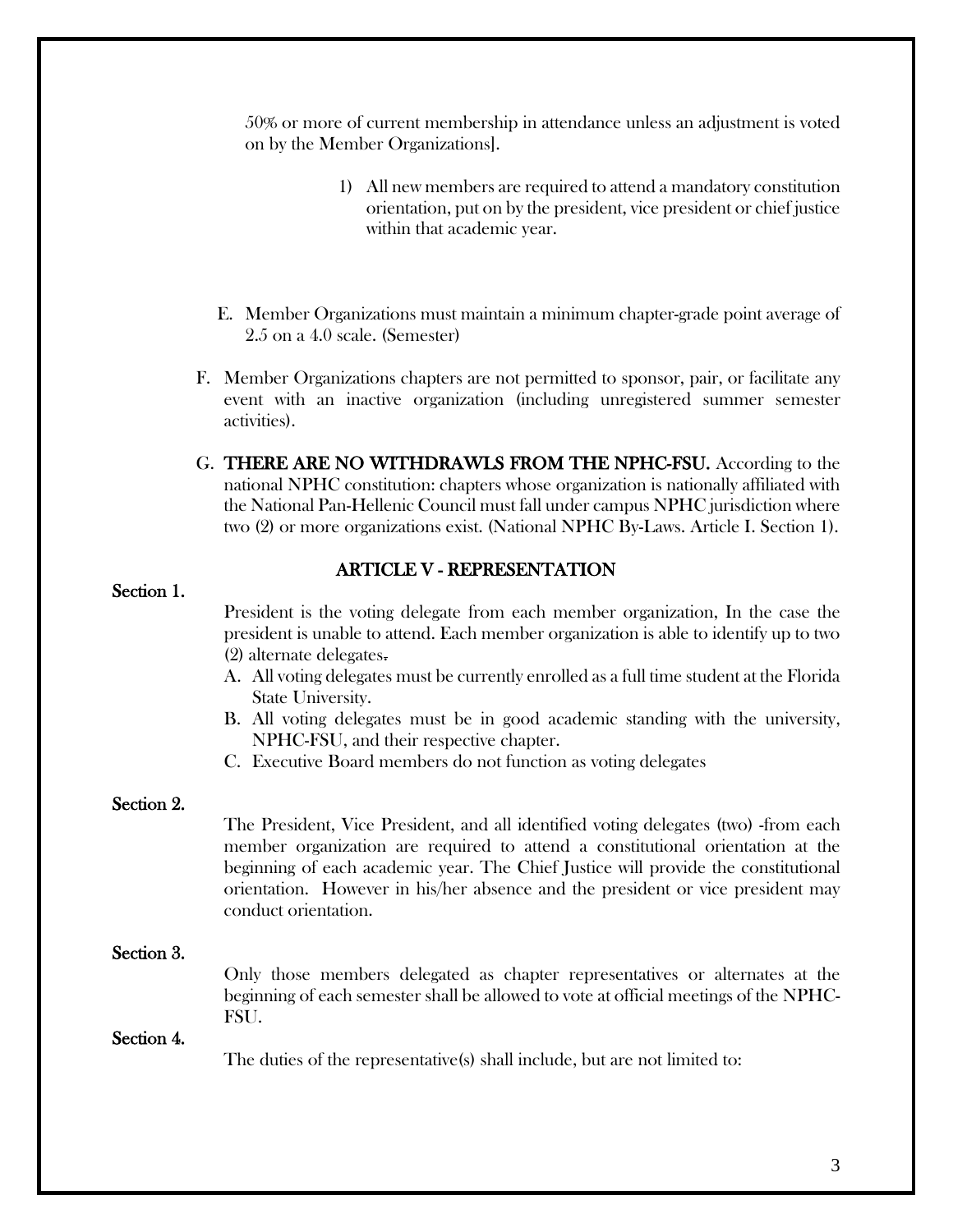- A. Provide the NPHC-FSU's Secretary a calendar of scheduled events each month to be submitted by the  $1^*$  of the month for that upcoming month.
	- 1. Provide proposed dates for chapter weeks during designated time of submission.
	- 2. Dissemination of information to his/her Member Organization on behalf of the NPHC-FSU.

#### Section 5.

The power of 1 vote shall be given to each Member Organization, provided at least one (1) representative is present at the time of voting.

A. Representatives not present that have not submitted a written excuse to the NPHC-FSU Secretary for approval by the NPHC-FSU President shall lose all voting rights at that specified meeting.

#### ARTICLE VI - Quorum

## Section 1.

Quorum shall be defined as a simple majority (half of active organizations plus one).

A. A quorum shall be necessary to conduct any business requiring a vote. The Secretary must identify whether quorum is either verified or not verified immediately following roll call (attendance).

#### ARTICLE VII - Qualification of Officers

#### Section 1.

No member may hold an elected or appointed office in the NPHC-FSU if:

- A. His/her respective organization is not an active organization;
- B. He/she is not identified as an active member of his/her respective chapter as indicated by the current chapter roster;
- C. He/she does not have a minimum 2.75 cumulative grade point average
- D. He/she is not currently considered a Full-time (Defined as 9 credit hours) student during the Fall and Spring semesters at the Florida University during the term of office.

## ARTICLE VIII – Occupation of Office

Section 1. Executive Board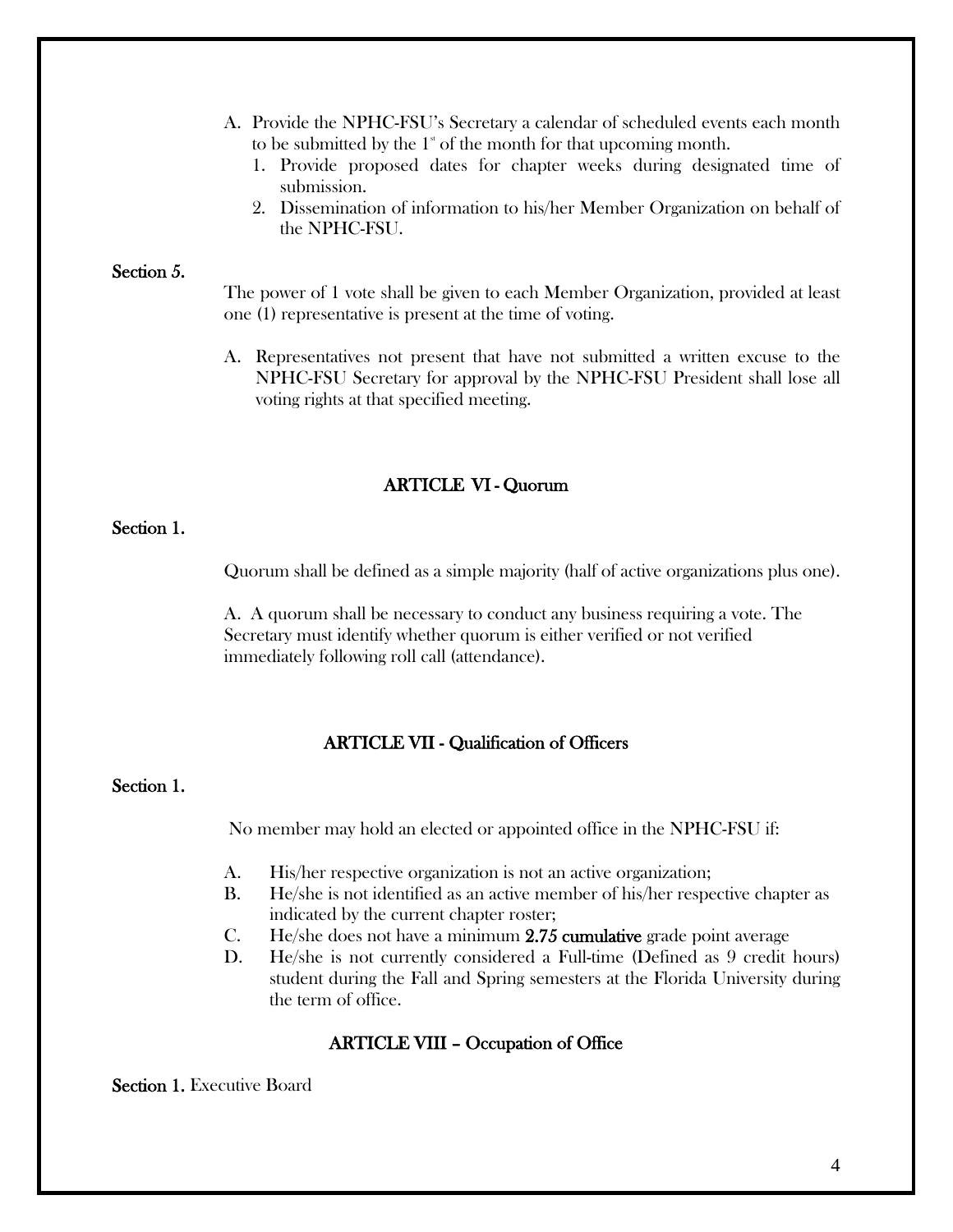1. The Executive Board shall consist of the President, Vice President, Chief Justice, Secretary, Treasurer, and Public Relations Chair.

A. Executive Board Officers are prohibited from serving as chapter delegates.

B. Duties of Executive Officers

- 1. The President shall Serve as the Chairperson of the General Body and Council of Presidents Meetings; Approve all vouchers for expenditure of budgeted funds; serve as chief spokesperson of the NPHC-FSU; Attend regularly scheduled meetings with the Advisor; coordinate communication with other NPHC's, especially FAMU and Tallahassee Alumnae Chapters; Perform the duties which are usually executed by the chief officer.
- 2. The Vice President shall assist the President in the performance of duties and preside in the absence of the President; coordinate activities to promote unity among the Executive Officers (e.g. retreats); appoint and coordinate the activities of the Executive Committees and other Committees; and make space reservations and arrange the proper accommodations on behalf of the NPHC-FSU.
- 3. The Chief Justice shall Serve as the Chief Justice during Greek Judicial Board hearings involving NPHC-FSU organizations; preside over the NPHC-FSU Judicial Board; keep files of each case and respective decisions of all Judicial hearings; provide an alleged "Notice of Violation" in writing to the charged organization, which shall include the time and place of the hearing; provide a "Notice of Sanction" no more than (3) business days after the conclusion of the hearing; preserve the Constitution, By-Laws, and other official documents and see that they are upheld in the proceedings of the NPHC-FSU; provide all Constitutional changes, including the previous and revised versions, and clearly mark which version is the current version; have a working knowledge of the most recent Robert's Rules of Order and shall keep a copy of said reference during all meetings to serve as Parliamentarian.
- 4. Secretary The Secretary shall ensure the proper contact information for the NPHC-FSU is kept on file with the National NPHC, Regional NPHC, and the FSU Greek Life Office; keep a current roster and list of delegates for each Member Organization; issue necessary correspondence to the NPHC-FSU member; record minutes of the General Body and Council of Presidents meetings and make them readily available to NPHC-FSU members; make minutes of all committee meetings available once they are received; and archive all documents used in the current and past administrations.
- 5. Treasurer The Treasurer shall remit dues on behalf of the NPHC-FSU to the National and Regional NPHC offices; submit the End of the Year Report and other mandated documents to the National and Regional Offices; maintain records of all NPHC-FSU, showing accurately the financial condition of the NPHC-FSU; issue and retain receipts of all funds;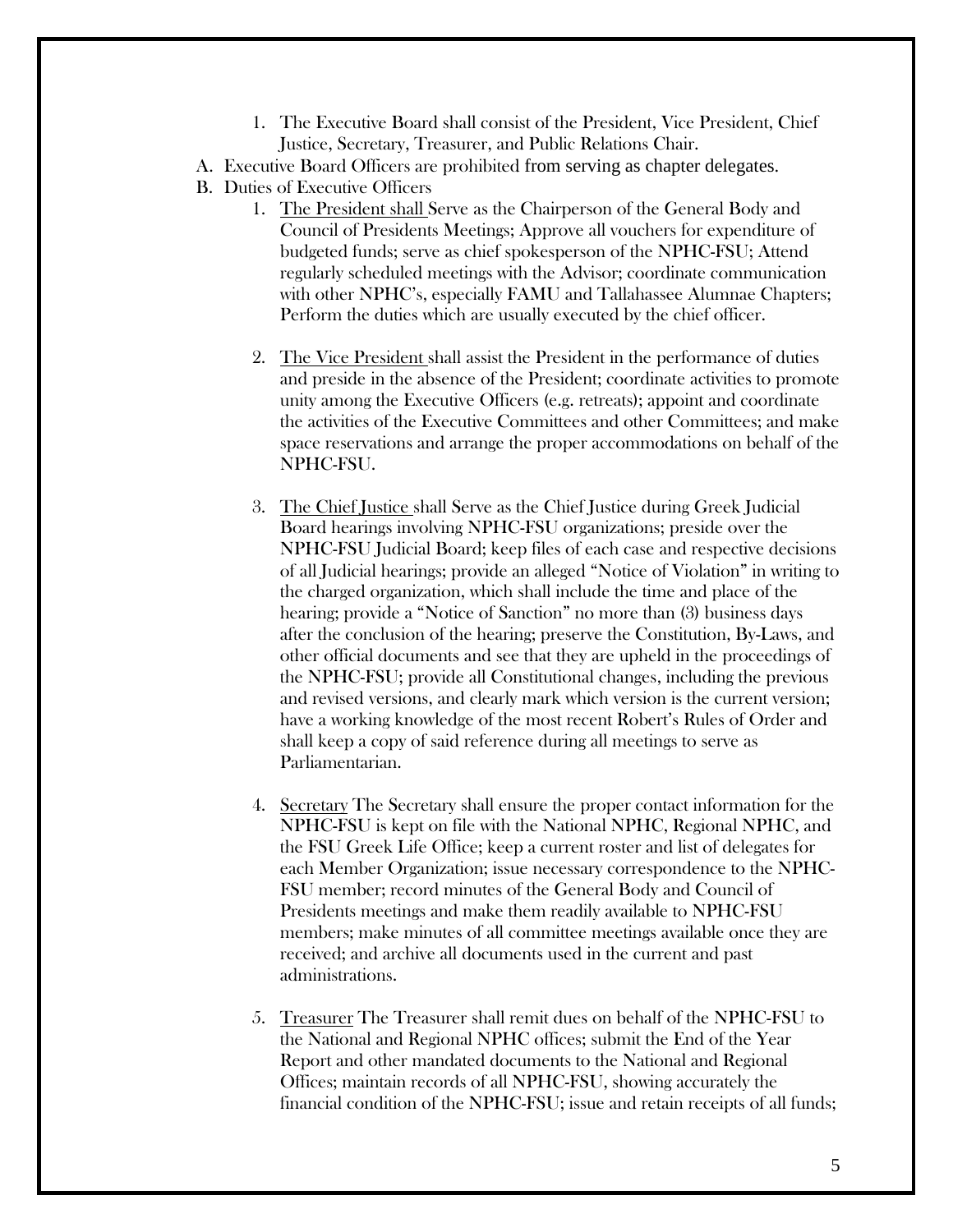present a report including all financial transactions at the General Body meetings; issue checks and/or signatures for the expenditures of all funds upon the receipts of vouchers properly executed; provide a voucher form to the Secretary to be included in the *NPHC-FSU Official Documents* Handbook.

### Executive Committee Chairs

#### Section 1. Duties of the Executive Committee Chairs

- I. The duties of the committee chairperson shall be:
	- A. To arrange and conduct all committee meetings.
	- B. Keep accurate records of all committee meetings.
	- C. Submit a committee report to the Vice-President.
	- D. Present a committee report at all general body meetings.

Section 2. Executive Committee Chairs

A. Membership Chair. The Membership Chair shall serve as the NPHC-FSU's primary representative for the FSU Alumni-sponsored Reunion Committee; make arrangements for members organizations to be recognized for chapter and founding dates and welcoming all new members in each respective organizations; recognize the "Chapter of the Semester" at General Body Meetings; and coordinate all other chapter/ NPHC-FSU recognitions. The Membership Chair shall serve as the liaison between all the Greek councils.

- C. Special Events Coordinator/ Assistant Coordinator. The Special Events Coordinator/ Assistant Coordinator and their committee shall coordinate the annual NPHC-FSU-sponsored event included but not limited too, Extravaganza Step Show, Summer Oasis, Stroll Off and End of the Year Banquet.
- D. Public Relations Chair The Public Relations Chair shall present all promotional items and advertisement material for the NPHC-FSU and provide a "Public Relations Approval Form" to the Secretary to be included in the *NPHC-FSU* Official Documents Handbook; make sure the website is maintained. The Public Relations Chair shall make provisions for pictures to be taken at all NPHC-FSUsponsored events; maintain record of such pictures; be ultimately responsible for awards packets sent to the National and Regional levels of NPHC on behalf of NPHC-FSU.
- E. Academics Chair: The Academics chair is responsible for determining ways that NPHC can assist chapters to achieve academic excellence.

#### Section 2. Terms of Office

A. An Executive Officer must attend all meetings of the NPHC-FSU. If an Officer misses a meeting without informing the President, he/she will be issued a reprimand. If an Officer misses two consecutive meetings without just cause, the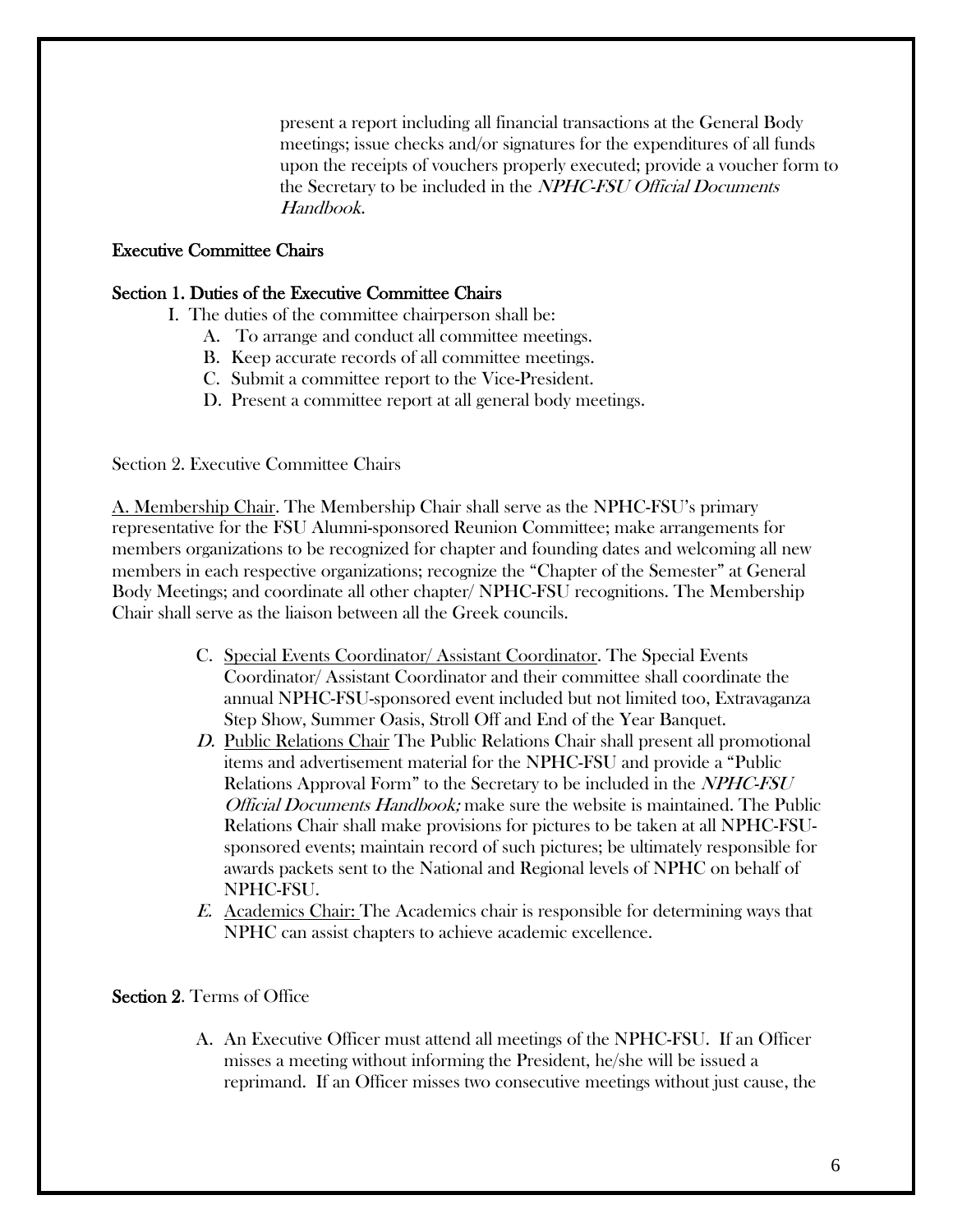President and vice president will have authority to remove the individual from office in an event of a tie the advisor shall break it.

- B. An Executive Officer must perform the duties of his/her office as defined in "Duties of Executive Office". If an officer is not performing the duties of his/her office adequately, he/she will be issued a reprimand and monitored more closely by the President and Advisor. If that officer does not show signs of improvement, the President and Advisor have the authority to remove him/ her from office.
- C. An Executive Officer is expected to keep the best interests of the entire NPHC-FSU in mind when in office, and is prohibited from using his/ her office to his/her chapter's benefit. If found guilty of any activities deemed to be a breach of integrity, the Executive Officer will be subject to expulsion from the executive board by at the discretion of the President with just approval from the Adviser. If the Executive Officer subject to expulsion is the President or Vice President, the Council Of Presidents should use majority vote to remove them out of office.

## ARTICLE IX- Elections, Slating, Equal Representation, Vacancy

## Section 1. Slating

- A. The slating committee should be responsible for selecting all eligible applicants who meet the criteria established by the designated application.
	- a. If applicable, the President position must of served at least one year on the FSU-NPHC executive board
- B. The slating committee should be comprised of The Current Executive Board.
	- 1. Additionally the FSU-NPHC President will facilitate the slating process. If the FSU-NPHC President is running for a position the Chief Justice will preside, and if the Chief Justice is running for a position then the FSU-NPHC Advisor will facilitate the slating process thereof.
	- 2. Each committee member shall have 1 vote and each candidate must receive a majority of votes from the slating committee to be forwarded to the election process.

## Section 2. Elections

Officers selected by slating shall be elected in the last general body meeting in March each year by a simple majority. Election shall be conducted by secret ballot method of voting by the active organizations of the Council.

## Section 3. Equal representation

No organization shall hold more than three elected offices, unless under exceptional circumstances or conditions in which a 2/3 vote of delegates present is required at a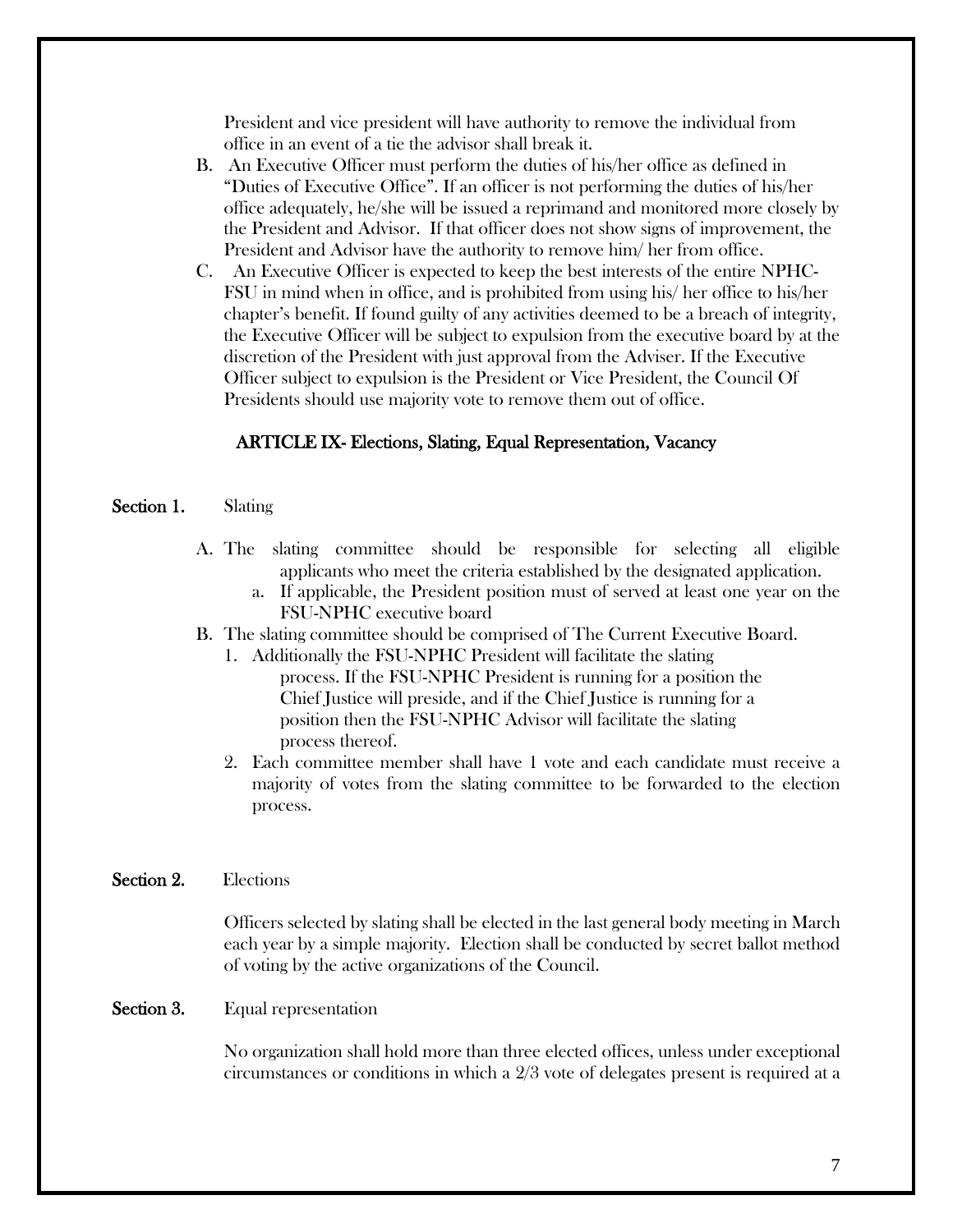general body council meeting and with the exception of one of those elected offices is the position of President.

## Section 4. Vacancy

If a vacancy occurs, the General Body has the right to nominate a member of the NPHC who must be present to accept the nomination. All Nominees must be in accordance with the National Pan-Hellenic Council at the Florida State Qualifications. The Nominee will prepare approximately a 2 minute Speech followed by questions from the General Body to be ready for the following General Body Meeting. If elected, the nominee will serve the remainder of that term.

1. If the position must be filled before a regular scheduled GBM occurs, if a position is open, the President in tandem with the Vice-President and Adviser will have autonomy in selecting members they feel qualified and interviewing individually to be added to the executive board

#### Section 5. Terms of office

The terms of officers shall begin immediately after each officer has been installed and continue for a period of one (1) year.

## Section 6. Removal of an officer

Any elected member of the Executive Board who is found neglecting or failing to discharge his/her duties may be removed from office by a majority vote of the Executive Board.

#### Article X – Judicial Board

Section 1. Purpose

The purpose of the NPHC Judicial Board shall be to interpret the NPHC Constitution and By Laws, the FSU-NPHC Code of Conduct, Alcohol Policy, and Hazing Policy in response to alleged violations of these documents by member of the National Pan-Hellenic Council.

Section 2. Judicial Board Composition

A. The NPHC Judicial Board shall be composed of council presidents or a representative at the presidents discretion, the current NPHC-FSU Chapter of the National Pan-Hellenic Council president, the Chief Justice of the NPHC-FSU who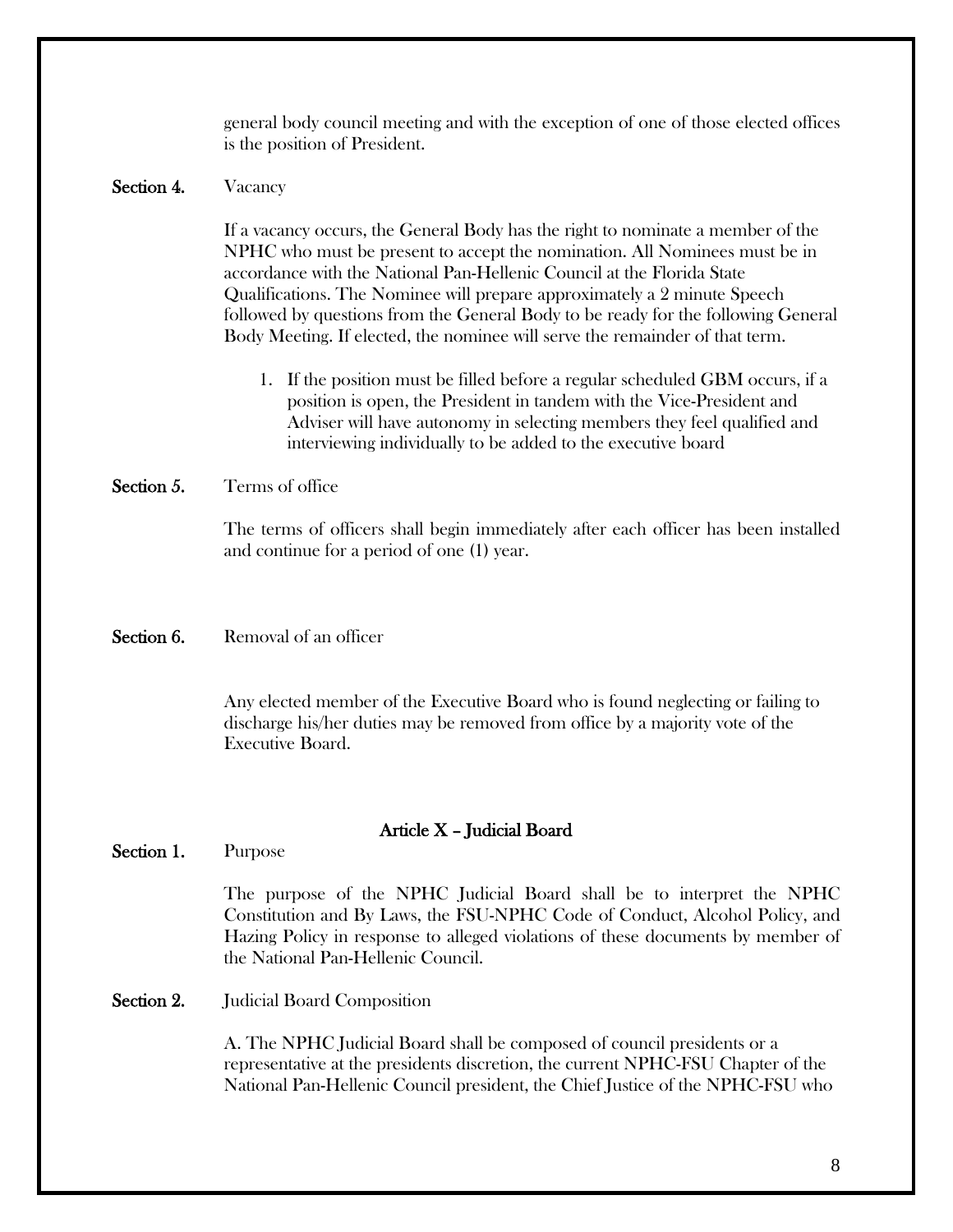will serve as Chair of the board, and the current advisor to the NPHC-FSU chapter of the National Pan-Hellenic Council.

## Section 3. Procedures

.

- A. A signed, written notice of a violation of the NPHC-FSU Constitution and Bylaws, FSU-NPHC Student Conduct Code, FSU-NPHC Alcohol Policy, and FSU-NPHC Hazing Policy by an affiliate of NPHC-FSU may result in mediation or a formal hearing of the NPHC Judicial Board.
- B. Upon receipt of a signed, written notice of a violation, the FSU-NPHC President, the NPHC-FSU Chief Justice, NPHC-FSU Advisor, and Responsibilities shall meet to determine the following:
	- 1. Whether formal charges should be brought forward against the organization as an organizational event, or individuals. Including, but not limited to:
		- a. Would it appear like an organizational event to a third party.
		- b. Was there a substantial amount of membership involved?
		- c. Did the officers have knowledge of the event?
		- d. Was the event announced in chapter meeting?
		- e. Were there chapter funds collected?
	- 2. What specific charges, if any, should be brought forward?
	- 3. The date of the hearing, if mediation of formal charges for an organization is being brought forward.
- C. If mediation or formal charges are being brought forward, a charge letter is sent to the organization specifying the charges and the date and time of the hearing or mediation session.
- D. An information session will be made available for the chapter's use through the NPHC-FSU Advisor.
- E. The NPHC Judicial Board hearings will be heard by a minimum of five NPHC Judicial Board members and the Chief Justice.
- F. NPHC hearing procedures will follow the steps delineated in the FSU Student Code of Conduct.
- G. All deliberations are to be kept strictly confidential.
- H. After the mediation or hearing and deliberation, a recommendation of findings and sanctions will be given by the Mediator/ NPHC Judicial Board to the Director of Student's Rights and Responsibilities.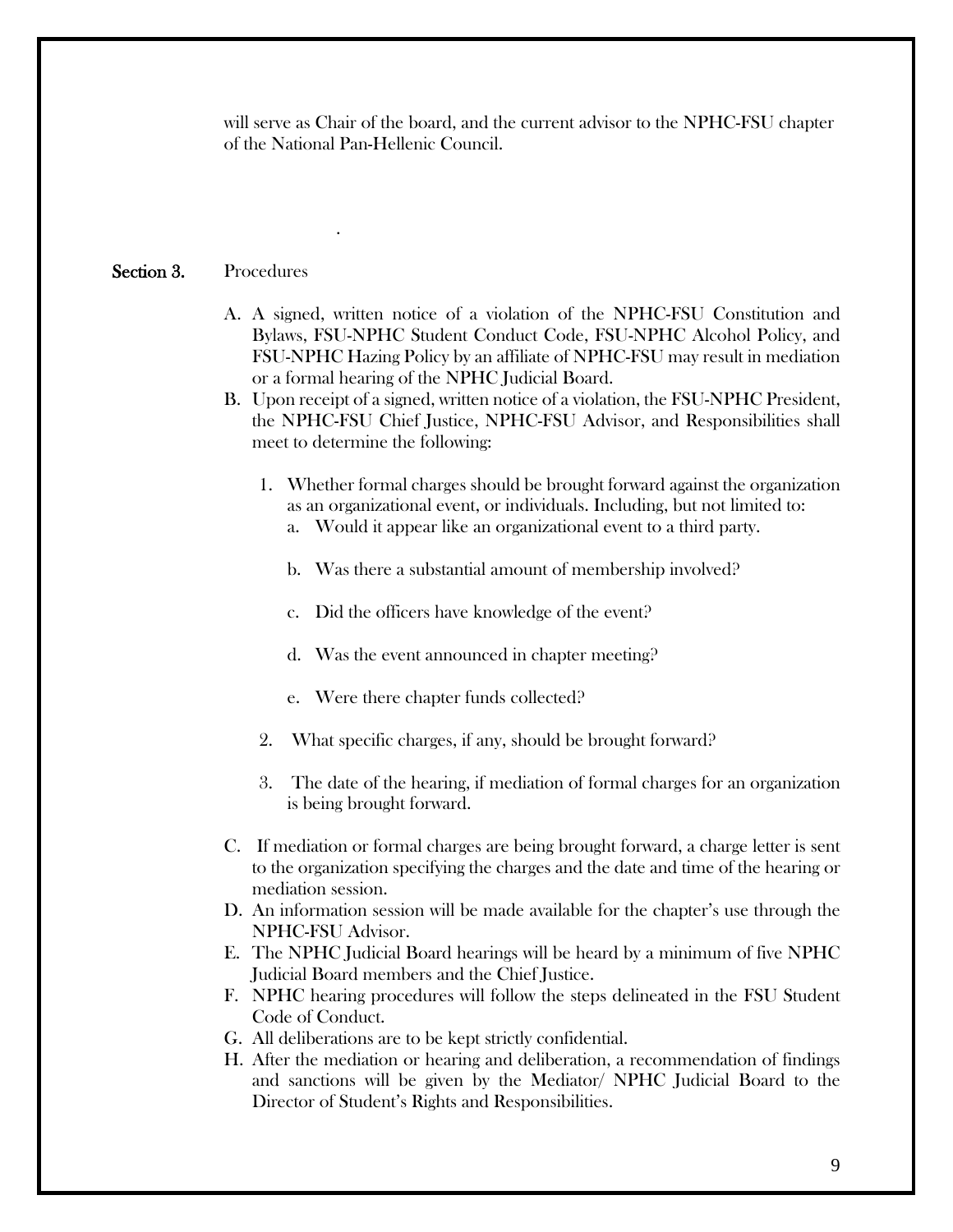- I. Upon the request of the chapter, and the agreement of the NPHC Judicial Board Chair and the NPHC Advisor, a chapter may have their case heard as an informal hearing as delineated in the Student Code of Conduct.
- J. Appeals may be made to the Judicial Board up to five(5) class days after receiving notification of a decision. All appeal procedures will be in accordance to the NPHC Judicial Board.
	- 1. Appeal Criteria
		- a. Due process errors involving violations of a charged student's rights (See Section (6)) that substantially affected the outcome of the initial hearing.
		- b. Demonstrated prejudice against any party by the person presiding over the hearing. Such prejudice must be evidenced by a conflict of interest, bias, pressure, or influence that precluded a fair and impartial hearing.
		- c. New information that was not available at the time of the original hearing.
		- d. A sanction that is extraordinarily disproportionate to the offense committed.
		- e. The facts in the case did not warrant a sanction of "responsible."
- K. The Director of Greek Life Affairs reserves the right to take direct jurisdiction of any stage of the Judicial process.
- Section 4. Rights of the Accused Organization
	- A. To have in writing the specific offenses and rule(s) and regulation(s) which have allegedly been violated.
	- B. To have an advisor present at the hearing. The advisor may not represent the chapter before the Judicial Board unless expressly authorized by the Judicial Board. The representative of the chapter must speak for himself/herself.
	- C. To receive notice of a formal hearing in writing at least seven class days prior to the hearing.
	- D. To know the accuser(s) charges, witness, and board members, at least three days before the hearing.
	- E. Question all witnesses.
	- F. Know that the hearing will be tape-recorded.
	- G. Call witnesses and present evidence on the chapter's behalf.
	- H. Waive the right to a formal hearing.

#### Section 5. Penalties

The following is a list of possible sanctions, which may, alone or in combination, be recommended by the FSU-NPHC Judicial Board. The FSU-NPHC Judicial Board is not limited to the recommended sanctions in the following list.

- A. Probation
	- 1. Event Probation- Limited participation in campus and chapter events.
	- 2. Conduct Probation- Serves as general chapter probation.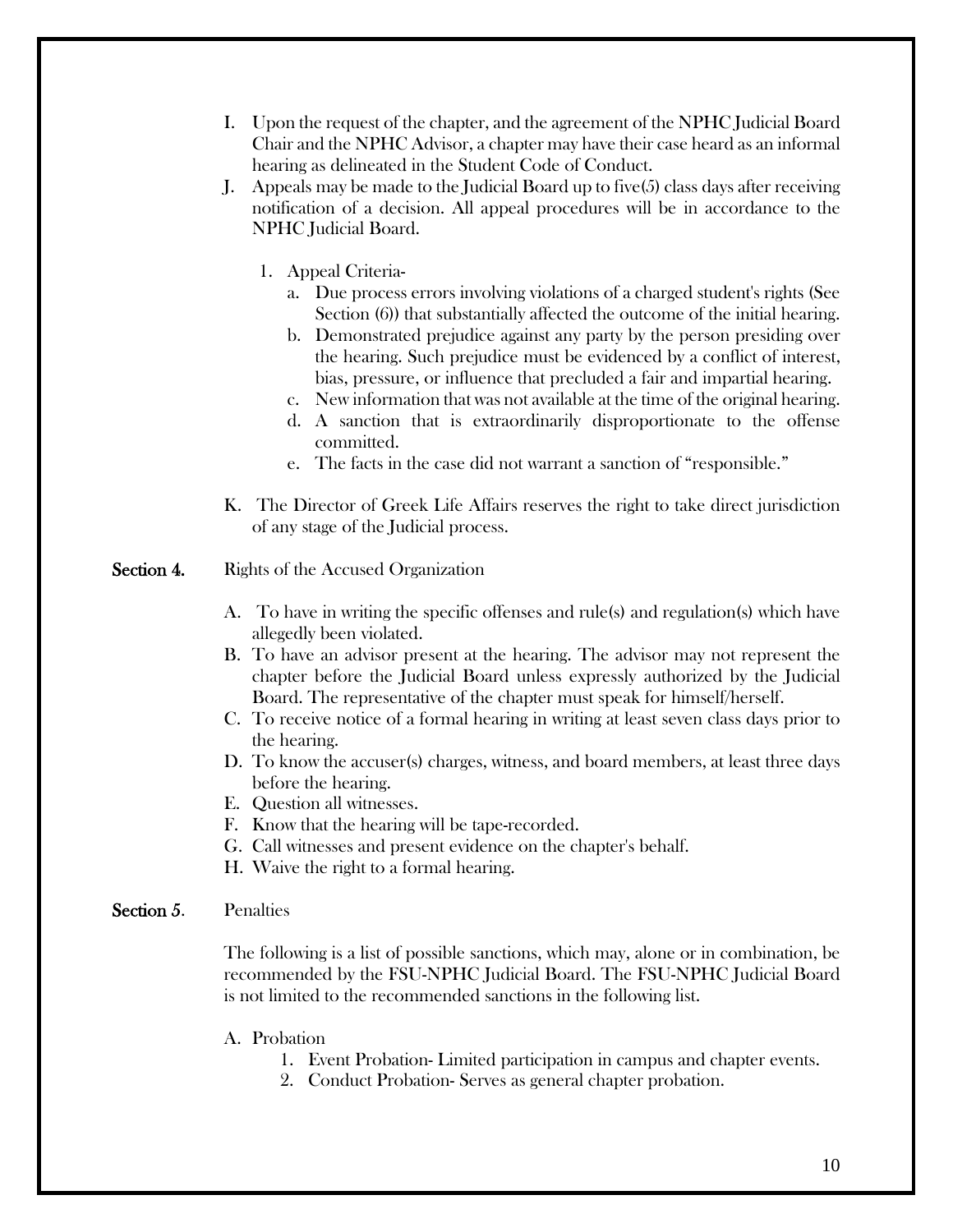- 3. Social Probation- At the discretion of the NPHC Judicial Board, limitation placed on social activities which includes but is not limited to, participation in on campus and off campus parties, formals, participation in homecoming, Greek week and other chapter events.
- 4. Intramural Probation- Limits intramural participation.
- 5. Disciplinary Probation- This probation serves as a final warning, further infractions may result in immediate suspension
- B. Fines
	- 1. Fines may be assessed as deemed necessary, however, may not exceed the amount of \$500.
- C. Other Sanctions
	- 1. Projects deemed educational and constructive by the Judicial Board.

## Section 6. Automatic Penalties

- A. Organization Grade Requirement
	- 1. Organizations whose cumulative GPA falls below a 2.5 are required to submit an academic program within 14 days of the start of the semester to the Chief Justice or be subjected to further probation to be determined by the FSU-NPHC Judicial Board. This program must include, but is not limited to:
		- a. Recorded study hours
		- b. Attendance of a time management workshop
	- 2. If the organization falls below the GPA requirement for 2 consecutive semesters a mandatory Social, Conduct or Event Probation will be decided by the FSU-NPHC Judicial Board.
	- 3. Violation of this Probation will result in a minimum fine of \$250.00
- B. Attendance Breach
	- 1. Organizations that do not adhere to attendance requirements for Events mandated by the NPHC-FSU will be:
		- a. Given a Warning for the  $1^*$  offense
		- b. The  $2<sup>nd</sup>$  violation will result in a \$50.00 fine.
		- c. The  $3<sup>rd</sup>$  violation will result in a \$100.00 fine.
		- d. The  $4<sup>th</sup>$  violation and those thereafter will result in the organization being referred to the NPHC judicial board
- C. Over Programming
	- 1. If a member organization decides to sponsor/co-sponsor an event during an official week of another organization or reserve date stated on official NPHC calendar without the written consent of that organization, they will automatically be placed under judicial review to be fined \$500 to be paid (through the National Pan-Hellenic Council at the Florida State University) \$250 to the organization with that reserved date and \$250 to the NPHC.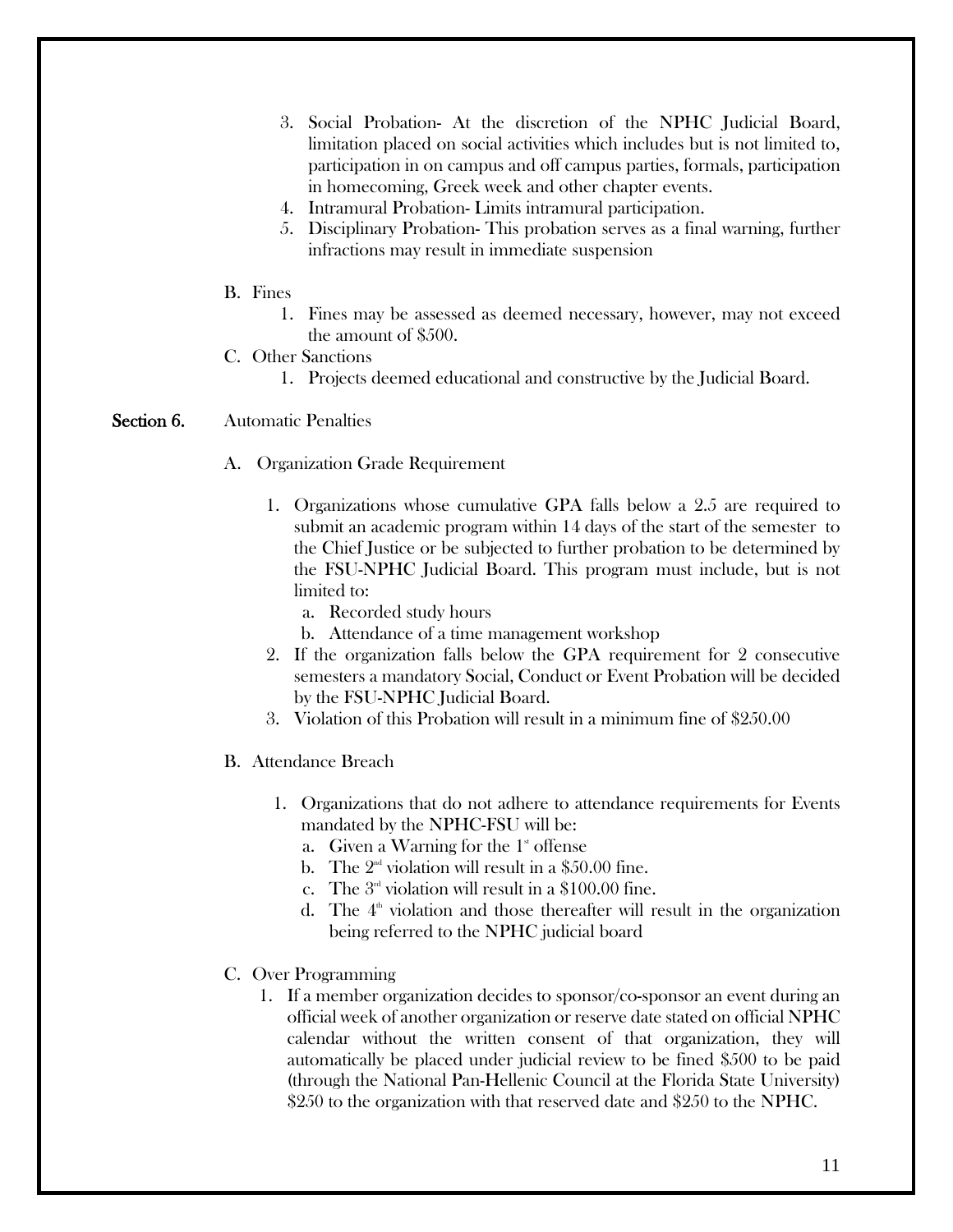- a. Publicizing an event as if it were your organizations', whether by official name or other alias, constitutes as over-programming.
- 1. All fines must be paid within 10 class days from the date it was issued. If a payment is needed, the organization must contact both the Chief Justice and the President of FSU- NPHC within 5 class days from the date it was issued.
- 2. If the fine is not paid within 10 class days from the date it was issued, and no payment plan decided between NPHC Advisor, Chief Justice, and all parties involved, Social Probation will take effect immediately. All payments must be turned into the treasurer and at that point a receipt for the payment will be distributed to the paying organization.

#### Article XI- Official Weeks and Reserve Dates

#### Section 1. Purpose

The purpose of this policy is to promote unity among the NPHC member organizations. It is to allow everyone an equal opportunity for exposure.

- A. Each active NPHC member organizations will be afforded one week (hereafter referred to as Official Weeks) and six days (hereafter referred to as Reserve Dates) during each academic year.
- B. Official Weeks and Reserve Dates will be respected by all organizations. No group shall have an event to coincide with the Founder's/Charter or Reserve Day of another. Special cases including formal rushes and informational meetings must be cleared by the organization's President and NPHC advisor three (3) days prior to the event. Extenuating circumstances will be ruled on by the NPHC advisor. If, however, a group has selected a reserve date and does not use it they are responsible for notifying the NPHC advisor and executive board three (3) days prior to the scheduled event. Extenuating circumstances may dictate a period of no less than five days at the discretion of the executive board. If they fail to do so, a fine of \$100 will be imposed, and they will be last for date selection the following academic year.
- C. The assignment process of Official Weeks and Reserve Dates will take place during a President's meeting in the month of March for the upcoming academic year.
- D. In the case that an organization is not represented by collegiate members. The advisors or sponsoring Graduate Chapter must be notified for this meeting.

## Section 2. Official Weeks

Official Weeks is the period of time that is designated for the observance of that organization's founding or charter date (although in most circumstances this is not possible). The specified period of any Official Week is defined as Sunday-Saturday. In the event that weeks cross, the involved member organizations will meet with the judicial board if a decision cannot be reached amongst themselves. There will be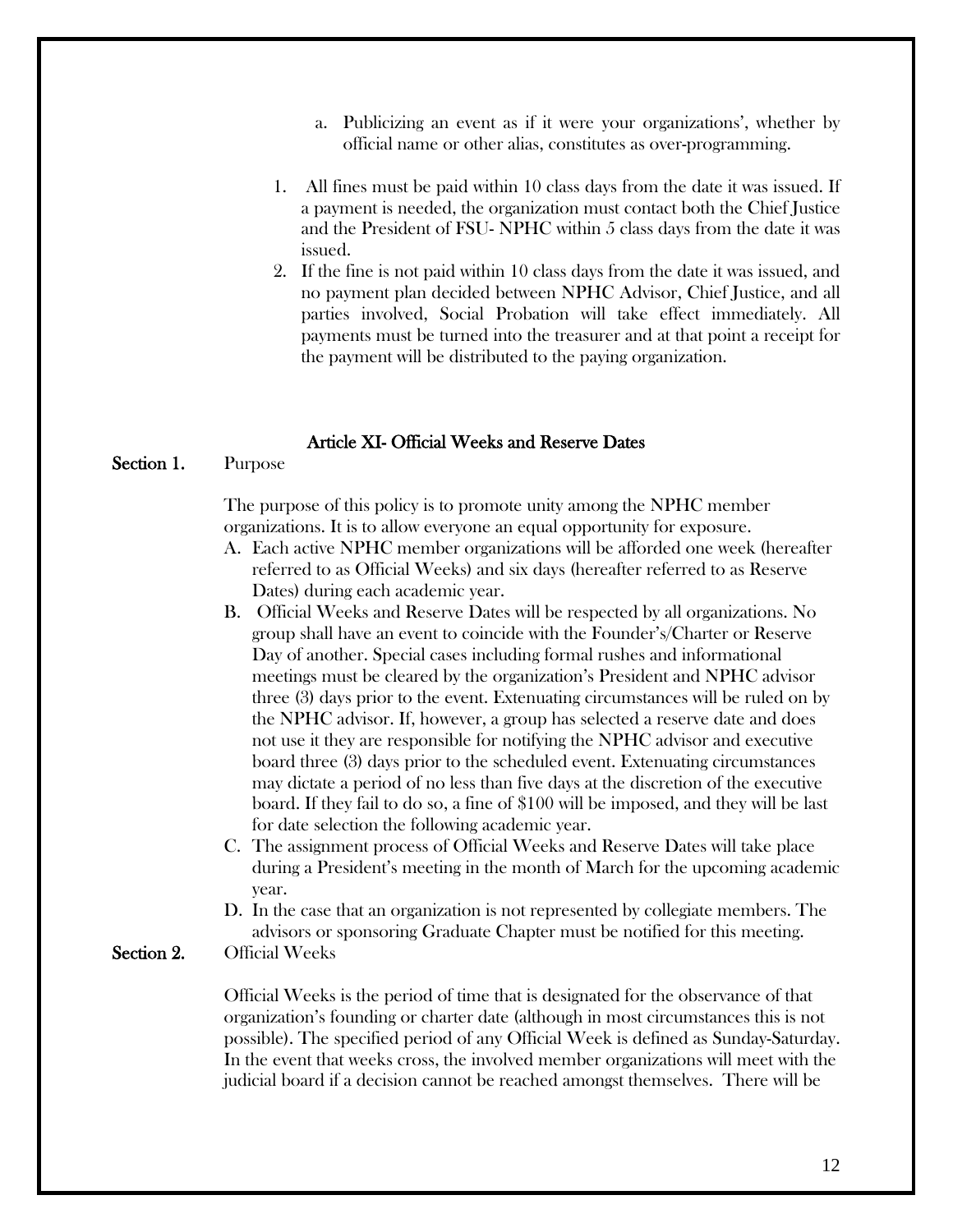no official week held during the first three (3) weeks of each semester. The Weeks for the active NPHC member organizations are:

> Alpha Phi Alpha-Alpha Kappa Alpha-Kappa Alpha Psi-Omega Psi Phi-Delta Sigma Theta-Phi Beta Sigma-Zeta Phi Beta-Sigma Gamma Rho-Iota Phi Theta-

#### Section 3. Reserve Dates

Reserve Dates are the six days that each chapter is able to specify for their activities. These four days will be specified by a lottery system.

A. The order of the lottery pick will be determined by picking numbers in order of national founding dates; always starting with:

- 1. Alpha Phi Alpha Fraternity, Inc.
- 2. Alpha Kappa Alpha Sorority, Inc.
- 3. Kappa Alpha Psi Fraternity, Inc.
- 4. Omega Psi Phi Fraternity, Inc.
- 5. Delta Sigma Theta Sorority, Inc.
- 6. Phi Beta Sigma Fraternity, Inc.
- 7. Zeta Phi Beta Sorority, Inc.
- 8. Sigma Gamma Rho Sorority, Inc.
- 9. Iota Phi Theta Fraternity, Inc.
- B. After each eligible chapter has had an opportunity to select their first Reserve Date, each organization will again draw a number, which will determine the order in which they can select their second Reserve Date, this will continue until up to four reserved dates are chosen.
- C. If for some reason the first organization is unable to draw first (i.e. dues have not been paid), the second organization will select first.

#### Section 4. Open Dates

Open dates are to be defined as any day between Sunday thru Thursday (outside of an official week), that has not been previously reserved by another organization. These dates may include but are not limited to Educational Programming, Forums/ Seminars, Community Service and Fundraisers to be submitted and approved by the membership chair, who will in-turn add it to the official calendar. (It will be up to the executive board to assist in the approval of any questionable or undefined events.) Requests for open dates shall be sent to the Secretary at least three (3) days prior barring extenuating circumstances to the requested date. Approval of the event post three (3) days shall be approved at the discretion of the FSU-NPHC President and the secretary. An organization may treat Friday and Saturday as an open date if the event it is a Fundraiser, Community Service, or Membership related event.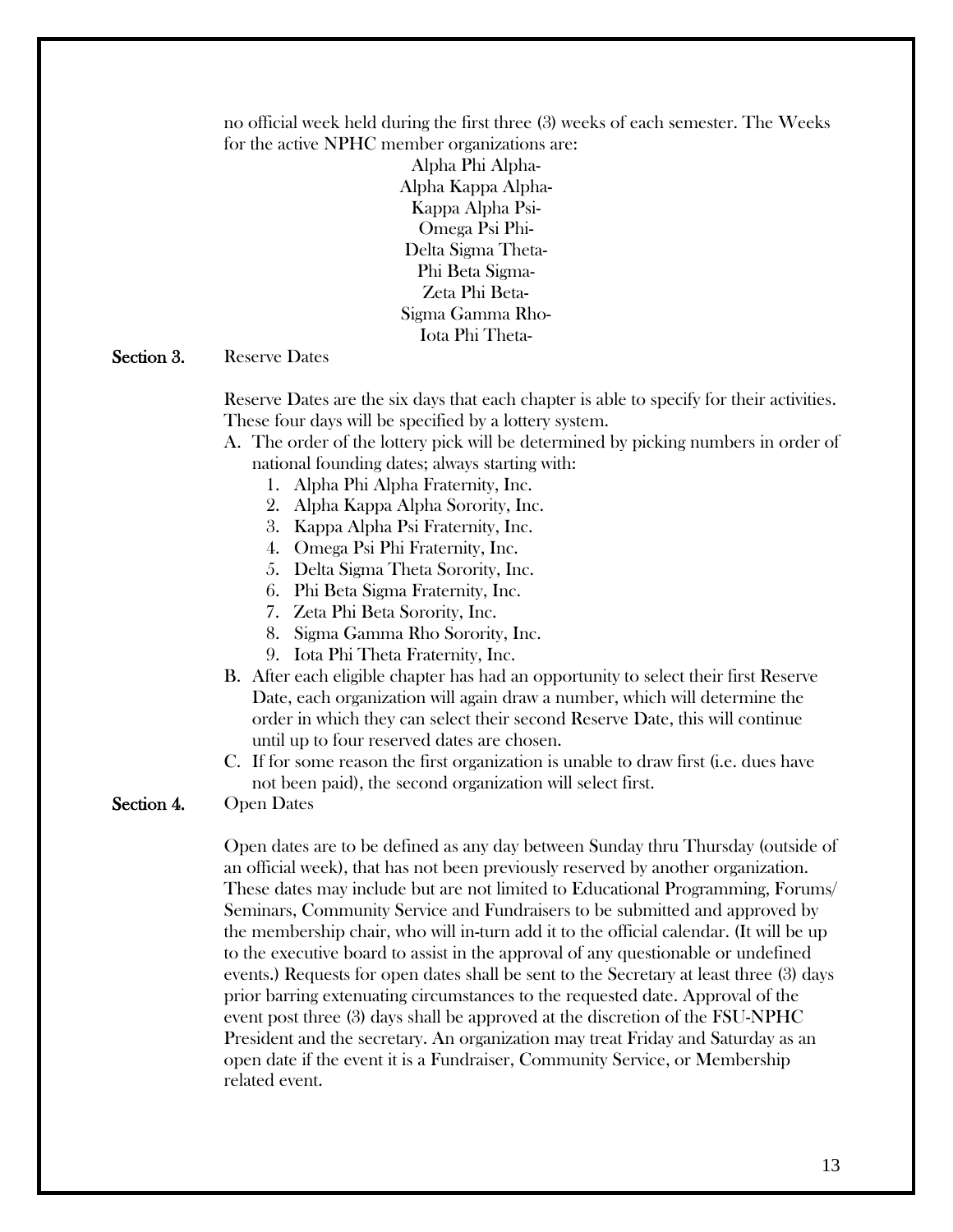A. Multiple Organizations can have events on the same date barring that the time of the events do not overlap or conflict and if the date is not already a prior reserve date. Requests for all dates shall be sent to the Secretary at least three (3) days prior barring extenuating circumstances.

#### Section 5. Conflicts

Any member organization (or its members) found to solicit or advertise any event open to the public that conflicts with the Florida State University National Pan-Hellenic Council or a member affiliate will be referred to the Judicial Committee.

#### Section 6. Attendance

In the case that the Council has a reserved date and specified program, it is the duty of each affiliate member organization to be present at the said event. Events sanctioned by the Greek Life Office as mandatory, will in turn be mandatory within the NPHC.

- A. Attendance Requirement will be outlined as 50% of the chapter attendance for events requiring 50% of chapter participation or more within 15 minutes of the initial start time of the event.
- B. A member organization can petition the President for permission to not attend an NPHC sanctioned event, including Greek Life office events, given that the member organization has a legitimate conflict, and obtains approval from the FSU-NPHC President prior to the event.
- C. If approval is NOT obtained from the president, then each affiliate member organization will be represented at the said event. Representation shall consist of majority, which shall be present for the duration of the said event.
- D. If any member organization is found in violation of this requirement, they will be subject to fines if applicable.

## Section 7. Sanctions

All member organizations must abide by the sanctions levied against the organization by the NPHC Judicial Board. Any organization found to be in violation of levied sanctions will be subject to review by the NPHC Judicial Board.

#### Section 8. Summer Events

All events held during the summer will be governed and regulated by the FSU-NPHC Executive board.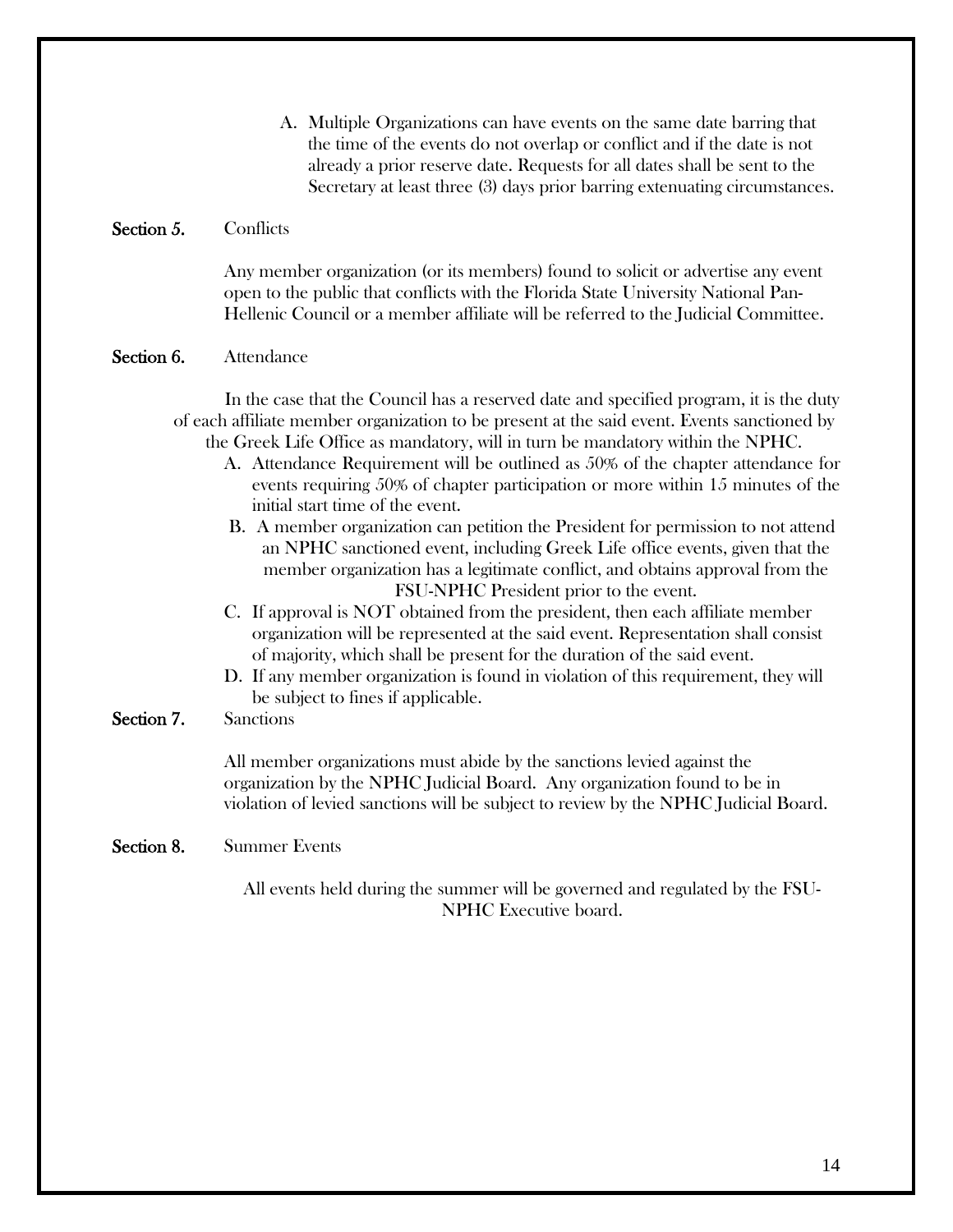# BY-LAWS

## ARTICLE I- DUES

## Section 1: Dues

Dues of the National Pan-Hellenic Council at the Florida State University shall be \$20.00 per active member per academic year. The set amount is payable no later than the second executive board meeting of the academic year.

 A. All new members will be required to pay a \$10.00 new member fee the semester they become a member of their respective organizations.

- Section 2: If any organization has difficulty paying its dues it is the responsibility of that organization to make arrangements with the Treasurer.
- Section 3: If a member organization does not pay it's dues by the second executive board meeting of a semester or make arrangements with the Treasurer, the organization will be fined \$15.00 and it must be paid by the third executive board meeting.
- Section 4: If the dues are not paid by the third business meeting, the organization will be placed on social probation until the dues are paid in full.

## ARTICLE II-ALCOHOL POLICY

Greek letter organizations strive to ensure the safety to their members and guests, as well as to provide an opportunity for responsible social interaction. The Florida State University alcohol Policy serves to complement and require compliance with all federal, state, local, and university policies, and to provide parameters for the social events of Greek Letter organizations. The Greek system also expects alcohol education from their member chapters and recognizes abstinence from alcohol as a healthy choice for its members. The National Pan-Hellenic Council also recognizes the importance of chapter National Headquarters and their alcohol policies, and remind fraternities and sororities at Florida State University that they re responsible for following their respective national/international policies with risk management and alcohol as a supplement to the NPHC Alcohol Policy.

## Section 1. Registration of Events

- A. All chapter social events where alcohol is present, both on or off campus, must be registered with the National Pan-Hellenic Council.
- B. Social Event Registrations Forms must be turned in to the chief justice at least 3 days prior to social functions.

Section 2. Events Where Alcohol is present must conform to one of the following guidelines:

- A. Third Party vendor guidelines:
	- 1. A licensed, insured company caters and serves the function and alcohol. The company must be licensed and insured as required by the state and local ordinances.